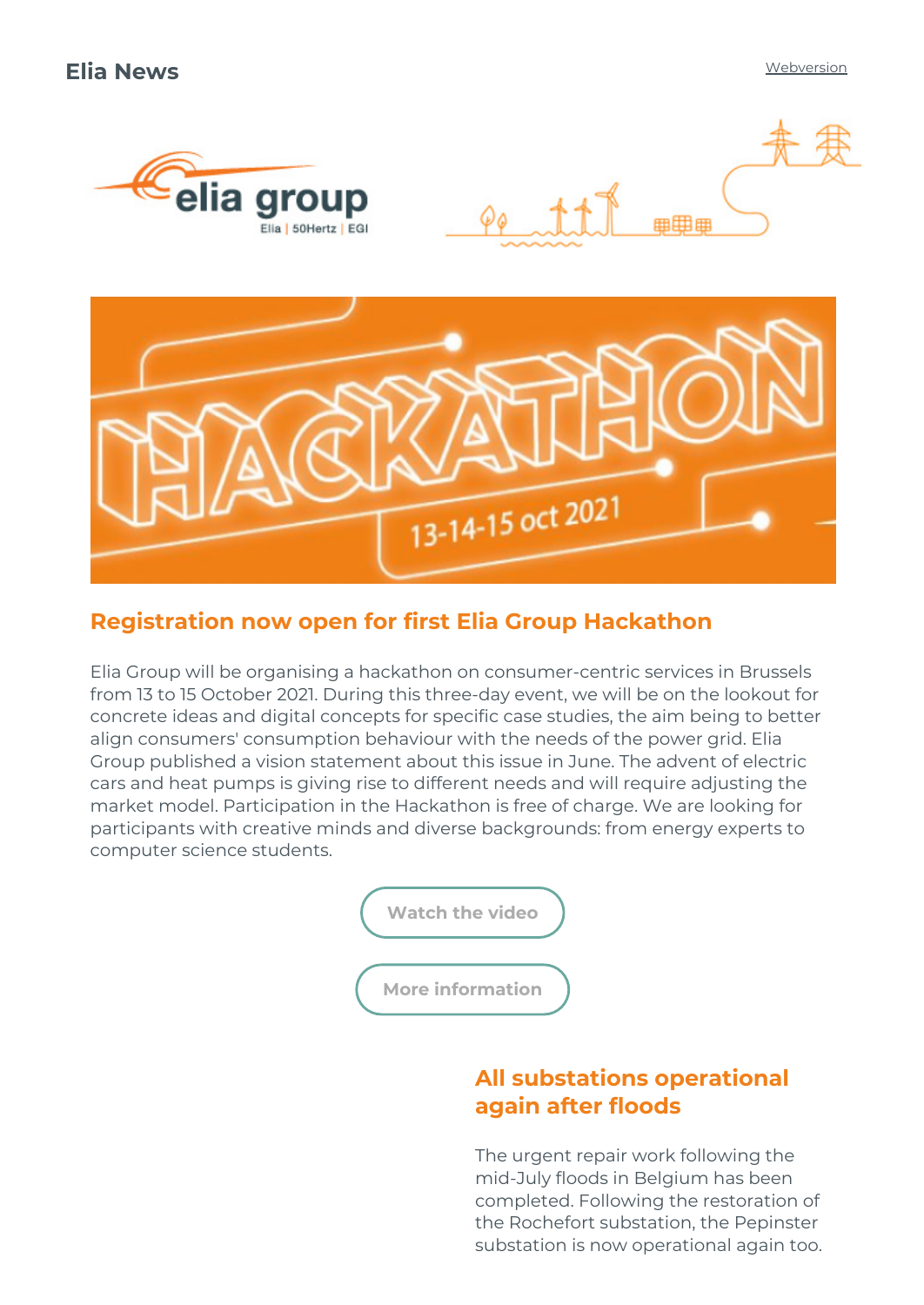

#### Europe adopts CRM

The European Commission has given the go-ahead for the Belgian capacity remuneration mechanism (CRM). The Commission ruled that the CRM is not state aid and that it is necessary in order to ensure Belgium's energy supply. The way in which the CRM takes sustainability criteria into account also brings the European Green Deal closer, the Commission said in an official press release. Elia is organising the auction and CREG will validate the results in late October.

It was completely destroyed. CEO Chris Peeters visited the site to thank the teams for their efforts. Thanks to good cooperation with subcontractors and the distribution system operators, the repair work went faster than planned.

[Watch](http://link.newsletters.elia.be/m/surl/7309/501982/jVrLCmqNMZcOY3wVCrgQGA==/link_5/r+1UwpfSHAbCUBacab-bt65S1+I461hMH-ThD-RBrPipbSAuhreiSRZXE9kGAtyrNrUR9O4Qay2CBfUayXxeRA==) the video



Read the press [release](http://link.newsletters.elia.be/m/surl/7309/501982/jVrLCmqNMZcOY3wVCrgQGA==/link_6/yOQ-7XEPTGHV+L-q5dqTLcPOJX8Np74M-NTUibsipr+hE44blrfGxIn++lV7VjXTWkiKyJeP5RHNQsFFZKQuTk+Glykb9-1L+2UH8sFIQ5qgIfeCe5YgjdnQ2vZrJoGL)



## Elia Group and Malaysian utility strengthen partnership

Elia Group and Tenaga Nasional Berhad (TNB) have signed a second memorandum of understanding (MoU). The renewed agreement reaffirms their joint ambitions and ensures closer cooperation in grid development, asset management, renewable energy integration and market activities. Under the agreement there will be an even stronger focus on sharing knowledge and experiences that can be commercialised to other companies in the energy industry.

Read the press [release](http://link.newsletters.elia.be/m/surl/7309/501982/jVrLCmqNMZcOY3wVCrgQGA==/link_8/vK21rrFqWlYXzZXv8ouFmhisKtyxQrNajI2zcYwgxFaWt-k+1Q0OPDE2bTwHAHKpC61a9GUnIuxsODxGCQLI91jzsYCcUOSKmS4c1MWKmn8ZT+CIbZWO7TsYVIAleklQWA9kDvvQhpBp1waR+jLKBAz-b9yxnH6wH9zmFcEzhUW4q-LncSMr2FudCgL5wnCXJcP0SA7Ddy9NnDGTbIjcSg==)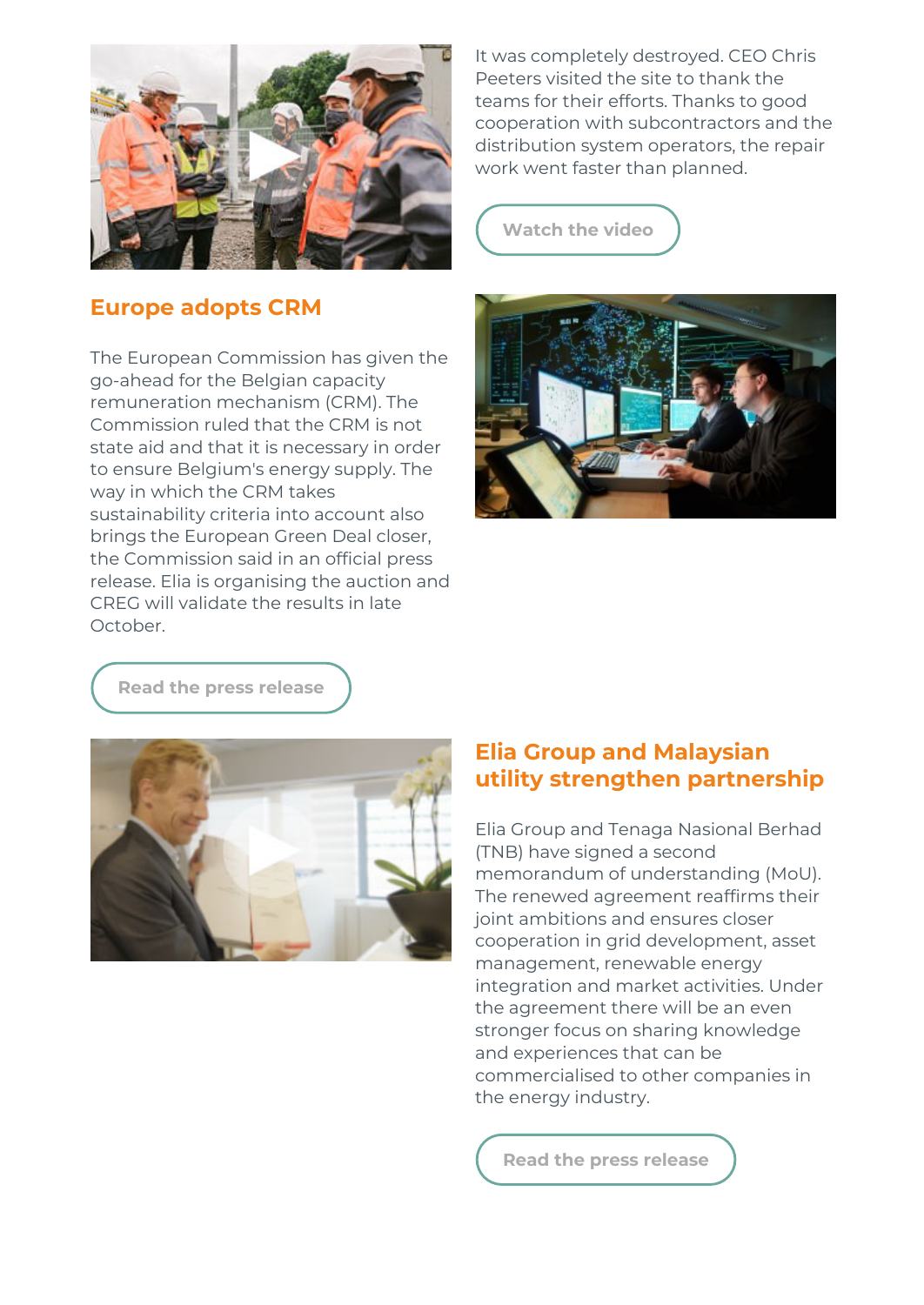

## Archaeological finds near high-voltage substation

During the preliminary archaeological research prior to starting work in the high-voltage substation in Kruibeke, experts came across some interesting finds that showed the site was used intensively during the Iron Age, the Roman period and the Middle Ages. Traces from the First World War were also found. Archaeological excavations are currently underway. The foundations of a house built in Roman times and several granaries have already been found.



## Memorial ceremony marking 77th anniversary of Merksem massacre

On 6 September 1944, 22 workers at the power plant in Merksem were shot dead by German soldiers. The Municipality of Merksem, the City of Antwerp and Elia organise a memorial ceremony for the victims every year. This year's ceremony was attended by retired Elia staff, Merksem residents and the district authorities. Afterwards, a wreath was also laid at the cemetery in Merksem.

Read [more](http://link.newsletters.elia.be/m/surl/7309/501982/jVrLCmqNMZcOY3wVCrgQGA==/link_9/96RfWgX4oQJM4THCHNCsFxDcpvsFNnK+CyKhBlFBL-GwE9GrYZs5b7hJ9w3aeewc+fE5DgDacBh51iarrS13GCJZkTVGhA3-xhntOsVxbxIF+rRzDfVaxumpfOW+6tZWx1AsRHlDpwFe1uwNuhV5FmPJsgOq+CyqPrYs-2nMYwBGsdzmnSQ47XuIsww2lU3tmotQx3IwRrp7epZikbZxEwiVwEI0CfDqbSjhMH5f5NEltC8xj2EKxn6yGQwZKCJmL2oxMioXVO+U2IMvbsgt+eyuJywBl-zEODAShhQr23DYPpBjuz2QuaAGvKfsf0F+1c+aV2mzrJZkk-j4MT9jONUnymE8+rVmSSCxVH0z2hyE3A63Cp3HUpYbd2egQzbcsAQaFAluXe9BFiLqdiZgegs5O6k+IyN9n0C1roPs+AVL6INzl5pFM9EFBYwVbSqjz9Q-5WCDJ+FAxsN2C8ZzG9yyDiuKZH0AfmJPGN+0tXo=)



## Nesting kestrels found during environmental inspections by 50Hertz

A nest with kestrels was discovered on the line between Streumen and Eula (near Leipzig) during an environmental inspection with drones for a pylon replacement operation. The experts observed that the four kestrels were already fully grown and that they have now left their nest. More about nature

Read the press [release](http://link.newsletters.elia.be/m/surl/7309/501982/jVrLCmqNMZcOY3wVCrgQGA==/link_10/LK0dbPeEavLjHtccQBSfDvA4QMvdVApbss1RGFrKD1w3hVcC7nYJc14cqBVzBerA4su5XyPAMQs8ZQLUrUjwQg==)

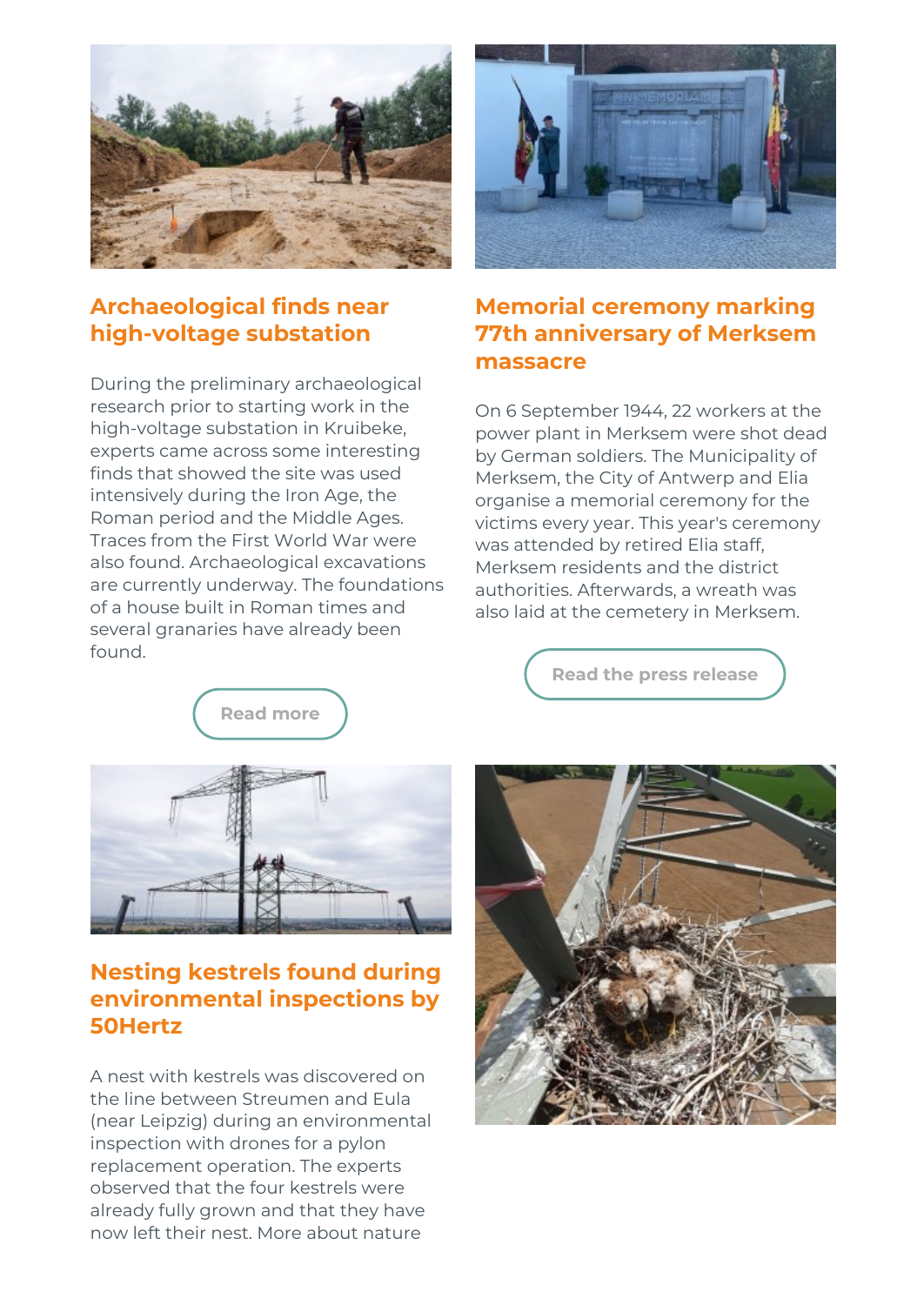conservation and biodiversity at 50Hertz can be found here.

Read the press [release](http://link.newsletters.elia.be/m/surl/7309/501982/jVrLCmqNMZcOY3wVCrgQGA==/link_11/W-+kjig0KdghBNYmH5cwW3yxWbUi+TPOY8ykjee2ejVB+IoBLZSRbhK4pC1pvtiI10DuAHsg0YYYOqDMRu3mANyDFxtDzDQFeW3XBq4uRrc5sTyoqDB+vtHTGzsR4AKsQ9t0qwX1oDlWSJJN8Cb2L91P-vfr1IQrplbOny1XrUQ=)

# Safety is our priority

Safety is a top priority within the Elia Group. Every year we organise a safety week for all employees, during which we update and refresh various matters and take a look at the current state of affairs. Learn all about it in this video.







#### Long-range drones tested out for inspections

Elia Group has used a drone for longrange inspections of high-voltage lines Near Trois-Ponts (Belgium). These BVLOS (beyond visual line of sight) drones may ultimately replace inspections using helicopters. This not only reduces the associated risks, but also reduces our ecological footprint while increasing the efficiency of these necessary inspections. Elia Group is firmly committed to innovating in order to meet future challenges, be it in terms of system operation, grid development, infrastructure or maintenance.

#### Read the press [release](http://link.newsletters.elia.be/m/surl/7309/501982/jVrLCmqNMZcOY3wVCrgQGA==/link_15/EVFH9n6jJkJOsPuq+-YJGyqzPVEB9IywlHmywUf8rYpyBNfV25Ek4i9TooVnO2FrUYM3dho7YMWb8O3KS2+EpBYhauaN84SQVd7pizpsgkgElugmZ3vp2-v8hrn62PkmBQYkzq52y-kE1jBrtraIzeLdqJGO8rOyBqYG6N6I7Qc+t6AzM0U5EtXIBxI6ui-M)

#### GRID DATA